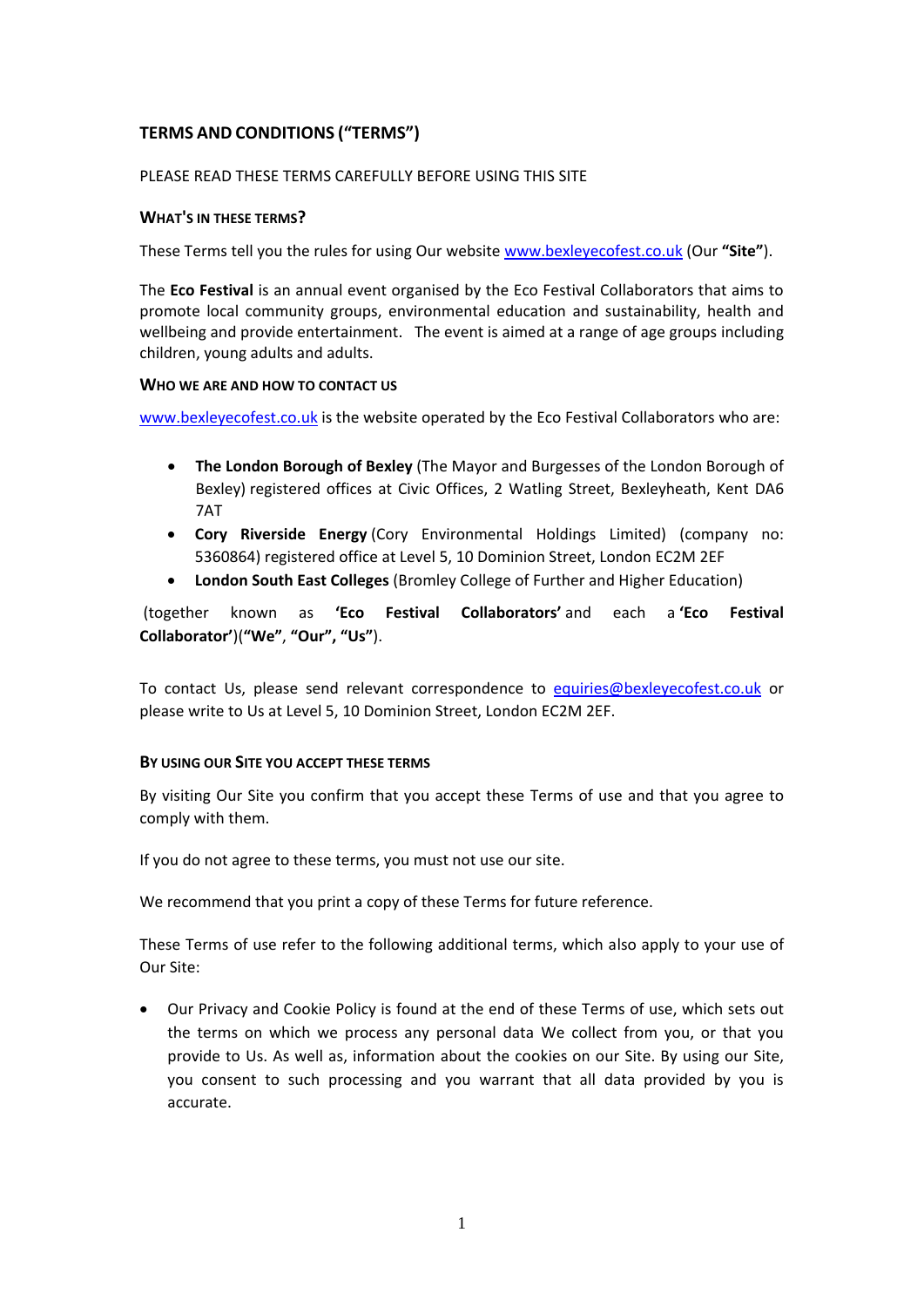#### **WE MAY MAKE CHANGES TO THESE TERMS**

We amend these Terms from time to time. Every time you wish to use our Site, please check these Terms to ensure you understand the terms that apply at that time.

We keep these Terms under regular review. These Terms were last updated on 16 October 2020.

### **WE MAY MAKE CHANGES TO OUR SITE**

We may update and change Our Site from time to time to reflect changes to the Bexley Eco Festival, Our users' needs and Our business and service priorities. We will try to give you reasonable notice of any major changes.

#### **WE MAY SUSPEND OR WITHDRAW OUR SITE**

Our Site is made available free of charge.

We do not guarantee that Our Site, or any content on it, will always be available or be uninterrupted. We may suspend or withdraw or restrict the availability of all or any part of our Site for business and operational reasons. We will try to give you reasonable notice of any suspension or withdrawal.

You are also responsible for ensuring that all persons who access Our Site through your internet connection are aware of these Terms of use and other applicable terms and conditions, and that they comply with them.

## **HOW YOU MAY USE MATERIAL ON OUR SITE**

We are the owner or the licensee of all intellectual property rights in Our Site, and in the material published on it. Those works are protected by copyright laws and treaties around the world. All such rights are reserved.

You may print off one copy, and may download extracts, of any page(s) from Our Site for your personal use and you may draw the attention of others to content posted on Our Site.

You must not modify the paper or digital copies of any materials you have printed off or downloaded in any way, and you must not use any illustrations, photographs, video or audio sequences or any graphics separately from any accompanying text.

Our status (and that of any identified contributors) as the authors of content on Our Site must always be acknowledged.

You must not use any part of the content or our brands on Our Site for commercial purposes without obtaining a licence to do so from us or our licensors.

If you print off, copy or download any part of Our Site in breach of these Terms of use, your right to use Our Site will cease immediately and you must, at Our option, return or destroy any copies of the materials you have made.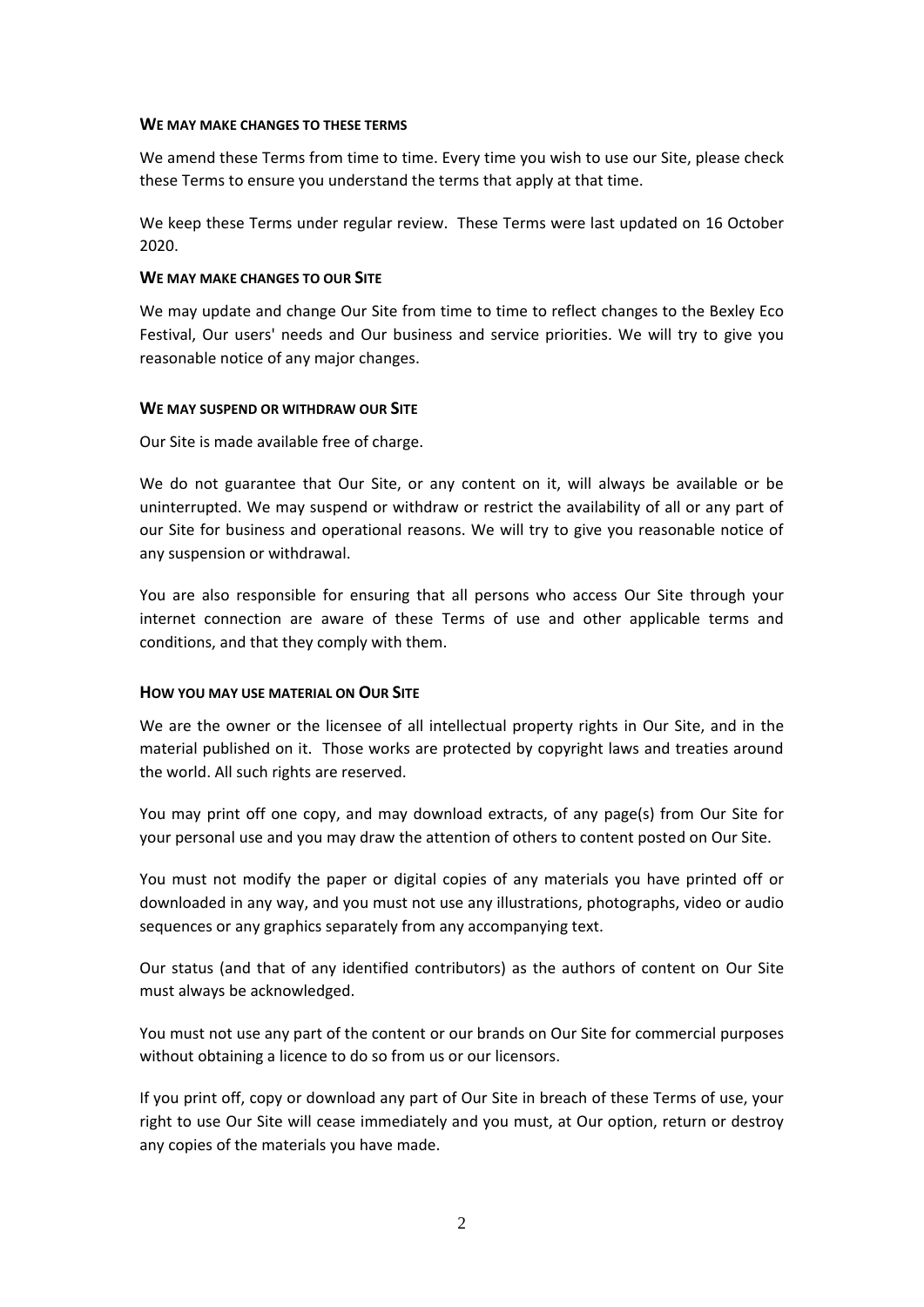### **DO NOT RELY ON INFORMATION ON THIS SITE**

The content on Our Site is provided for general information only. It is not intended to amount to advice on which you should rely. You must obtain professional or specialist advice before taking, or refraining from, any action on the basis of the content on Our Site.

Although We make reasonable efforts to update the information on Our Site, we make no representations, warranties or guarantees, whether express or implied, that the content on Our Site is accurate, complete or up to date.

#### **WE ARE NOT RESPONSIBLE FOR WEBSITES WE LINK TO**

Where Our Site contains links to other sites and resources provided by third parties, these links are provided for your information only. Such links should not be interpreted as approval by Us of those linked websites or information you may obtain from them.

We have no control over the contents of those sites or resources.

#### **USER-GENERATED CONTENT IS NOT APPROVED BY US**

This Site may include information and materials uploaded by other users of the Site, including to bulletin boards and chat rooms. This information and these materials have not been verified or approved by Us. The views expressed by other users on Our Site do not represent Our views or values.

If you wish to complain about information and materials uploaded by other users please contact Us on [equiries@bexleyecofest.co.uk](mailto:equiries@bexleyecofest.co.uk)

Should you publish any material (for example but not limited to articles, comments, statement, photographs, films etc.) that is likely to be upsetting, insulting, or objectionable to some or most people in our opinion ("Inappropriate Material") We shall remove such Inappropriate Material as we deem necessary at Our sole discretion, from Our Site permanently.

#### **OUR RESPONSIBILITY FOR LOSS OR DAMAGE SUFFERED BY YOU**

- We do not exclude or limit in any way Our liability to you where it would be unlawful to do so. This includes liability for death or personal injury caused by Our negligence or the negligence of Our employees, agents or subcontractors and for fraud or fraudulent misrepresentation.
- We exclude all implied conditions, warranties, representations or other terms that may apply to Our Site or any content on it.
- We will not be liable to you for any loss or damage, whether in contract, tort (including negligence), breach of statutory duty, or otherwise, even if foreseeable, arising under or in connection with:
	- use of, or inability to use, Our Site; or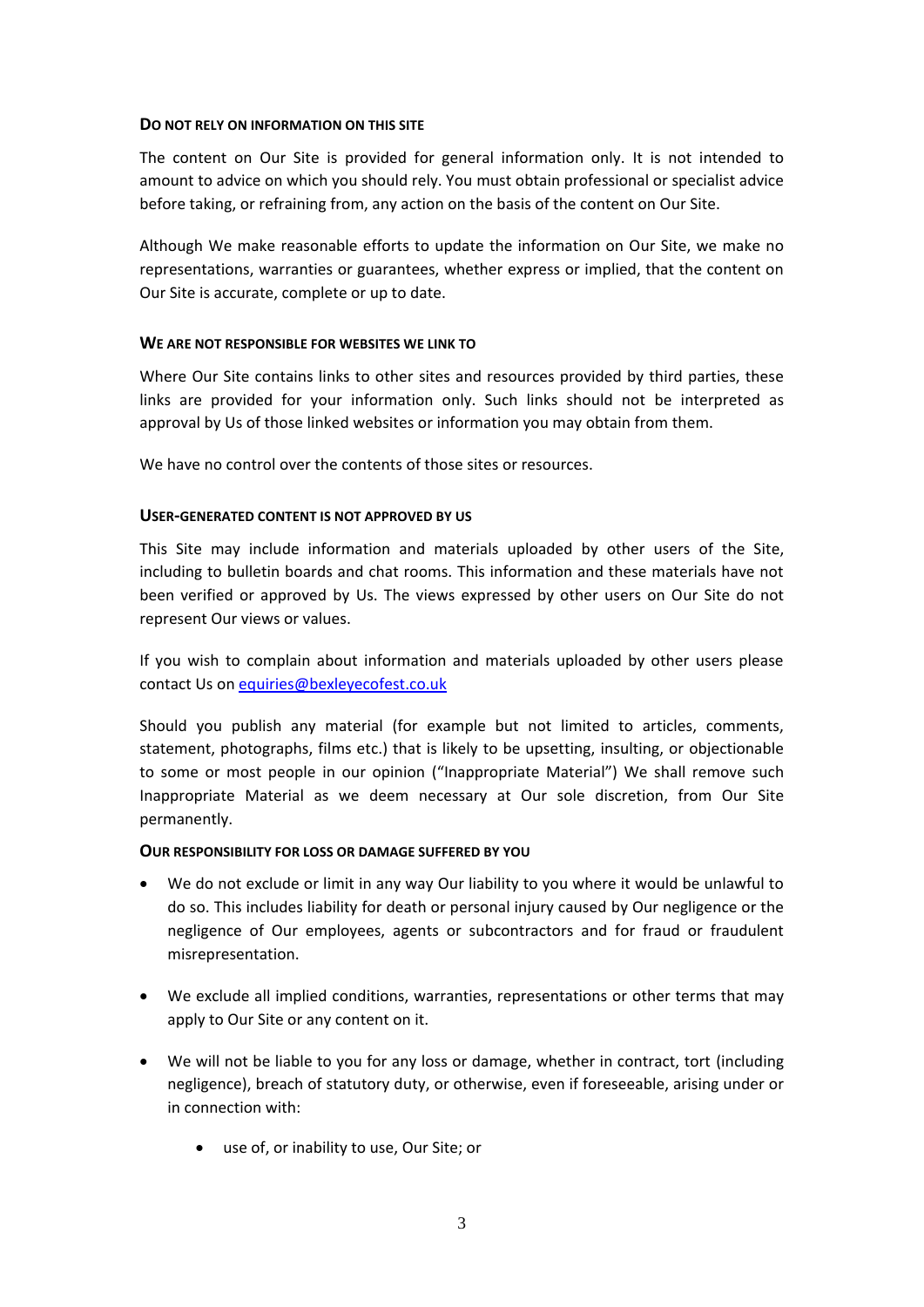- use of or reliance on any content displayed on Our Site.
- In particular, we will not be liable for:
	- loss of profits, sales, business, or revenue;
	- business interruption;
	- loss of anticipated savings;
	- loss of business opportunity, goodwill or reputation; or
	- any indirect or consequential loss or damage.

#### **WE ARE NOT RESPONSIBLE FOR VIRUSES AND YOU MUST NOT INTRODUCE THEM**

We do not guarantee that Our Site will be secure or free from bugs or viruses.

You are responsible for configuring your information technology, computer programmes and platform to access Our Site. You should use your own virus protection software.

You must not misuse Our Site by knowingly introducing viruses, trojans, worms, logic bombs or other material that is malicious or technologically harmful. You must not attempt to gain unauthorised access to Our Site, the server on which Our Site is stored or any server, computer or database connected to Our Site. You must not attack Our Site via a denial-ofservice attack or a distributed denial-of service attack. By breaching this provision, you would commit a criminal offence under the Computer Misuse Act 1990. We will report any such breach to the relevant law enforcement authorities and We will co-operate with those authorities by disclosing your identity to them. In the event of such a breach, your right to use Our Site will cease immediately.

## **RULES ABOUT LINKING TO OUR SITE**

You may link to Our home page on Our Site, provided you do so in a way that is fair and legal and does not damage Our reputation or take advantage of it.

You must not establish a link in such a way as to suggest any form of association, approval or endorsement on Our part where none exists.

You must not establish a link to Our Site in any website that is not owned by you.

Our Site must not be framed on any other site, nor may you create a link to any part of Our Site other than the home page.

We reserve the right to withdraw linking permission without notice.

If you wish to link to or make any use of content on Our Site other than that set out above, please contact Us a[t enquiries@bexleyecofest.co.uk](mailto:enquiries@bexleyecofest.co.uk)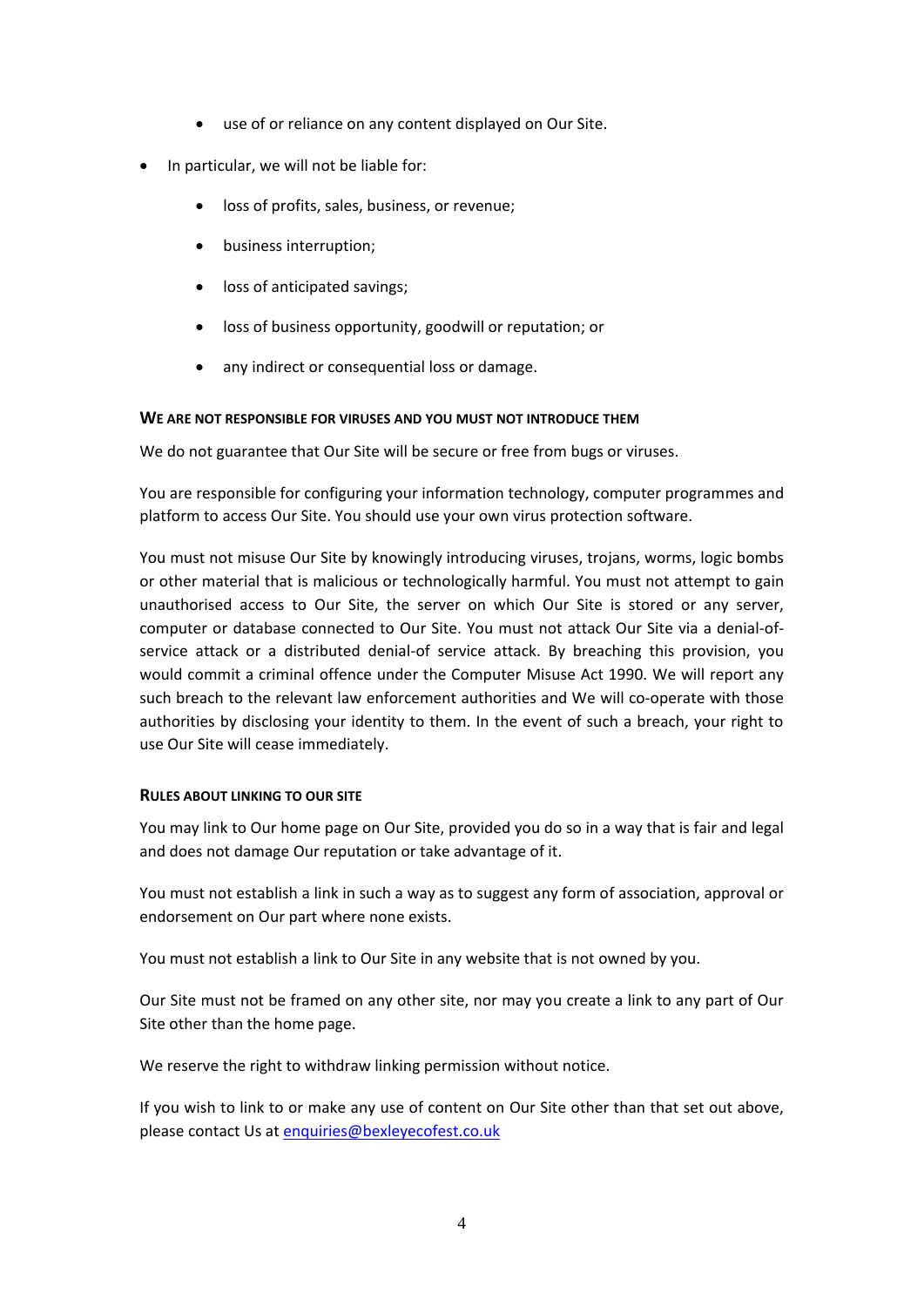## **WHICH COUNTRY'S LAWS APPLY TO ANY DISPUTES?**

If you are an independent visitor to Our Site, please note that these Terms of use, their subject matter and their formation, are governed by English law. You and We both agree that the courts of England and Wales will have exclusive jurisdiction except that if you are a resident of Northern Ireland you may also bring proceedings in Northern Ireland, and if you are resident of Scotland, you may also bring proceedings in Scotland.

If you are a business, these Terms of use, their subject matter and their formation (and any non-contractual disputes or claims) are governed by English law. We both agree to the exclusive jurisdiction of the courts of England and Wales.

## **OUR TRADE MARKS ARE REGISTERED**

Each Eco Festival Collaborator's trade marks are registered.

You are not permitted to use them without Our approval, unless they are part of material you are using as permitted under an agreed trademark licence. If you wish to discuss a trademark licence with Us then please contact Us o[n enquiries@bexleyecofest.co.uk](mailto:enquiries@bexleyecofest.co.uk)

## Information We may collect from you

For the purpose of the EU General Data Protection Regulation *((EU) 2016/649*) as amended from time to time (the **"Act"**)), the data controller is each of the Eco Festival Collaborators who is responsible for Our Site.

Our nominated representative for the purpose of the Act is the General Counsel and Company Secretary of Cory Environmental Holdings Limited. If you have any questions about this privacy notice please contact the General Counsel at [equiries@bexleyecofest.co.uk](mailto:equiries@bexleyecofest.co.uk)

Personal data means any information about an individual from which that person can be identified. It does not include data where the identity has been removed (anonymous data). You may give Us information about you by filling in forms on Our Site (for example the 'Contact Us' form) or by corresponding with Us by phone, e-mail or otherwise. The information you give Us may include your name, address, e-mail address and phone number and personal description.

We may collect, use, store and transfer different kinds of personal data about you which We have grouped together as follows:

- **Identity Data** includes first name, last name, title, date of birth and gender.
- **Contact Data** includes billing address, delivery address, email address and telephone numbers.
- **Transaction Data** includes details about payment to and from you and other details of services you have purchased from Us.
- **Technical Data** includes the internet protocol (IP) address used to connect your computer to the internet, browser type and version, time zone setting and location, browser plug-in-types and versions, operating system and platform and other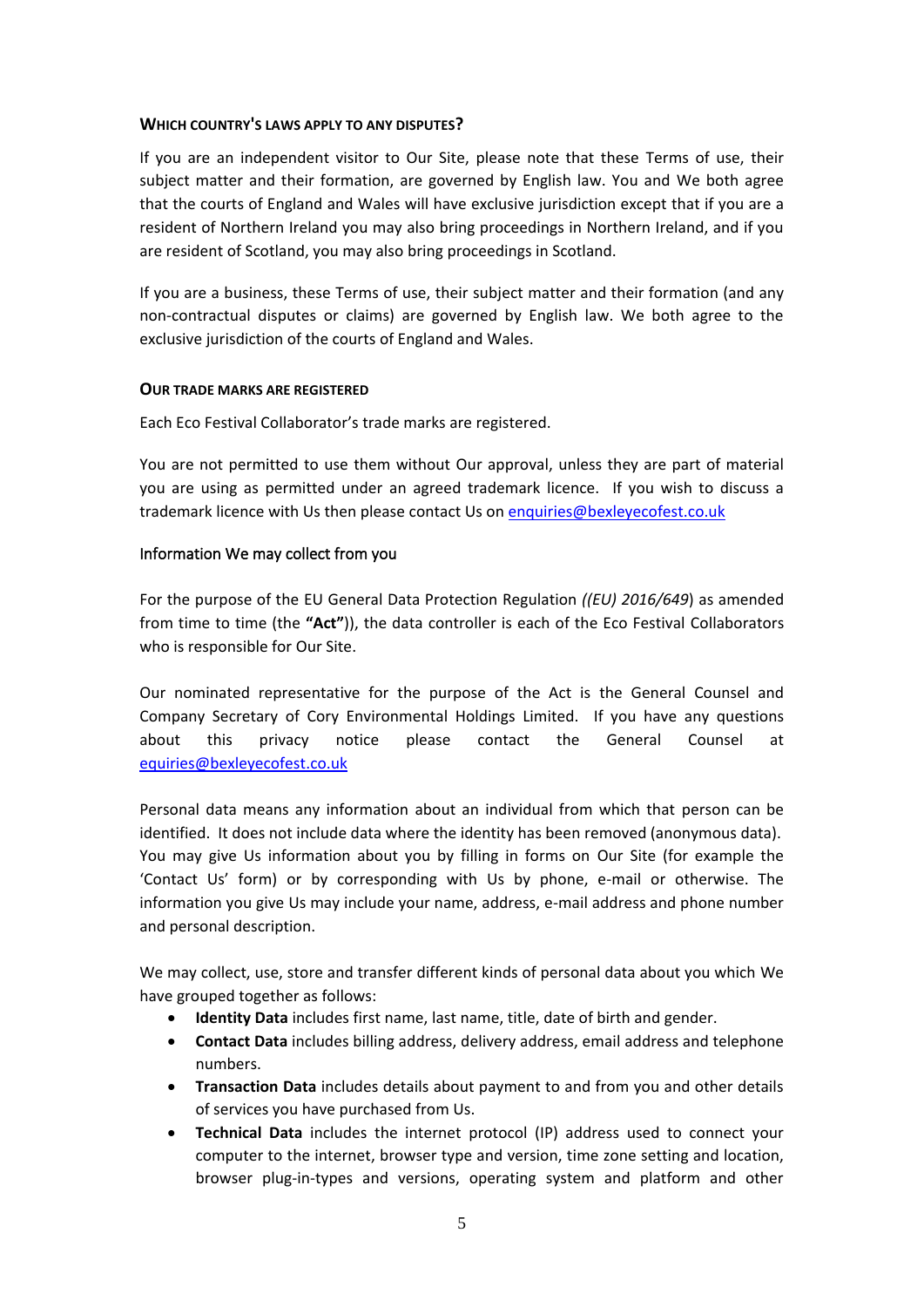technology on the devices you use to access Our Sites.

- **Usage Data** includes information about how you use Our website and services, including the full Uniform Resource Locators (**"URL"**) clickstream to, through and from Our Sites (including date and time); products you viewed or searched for; page response times, download errors, length of visits to certain pages, page interaction information (such as scrolling, clicks, and mouse-overs), and methods used to browse away from the page and any phone number used to call Us.
- **Marketing and Communication Data** includes your preferences in receiving marketing from Us and Our third parties and your communication preferences.

We also collect, use and share **Aggregated Data** such as statistical or demographic data for any purpose. Aggregated Data may be derived from your personal data but is not considered personal data in law as this data does not directly or indirectly reveal your identity.

**Information We receive from other sources.** We may receive information about you if you use any of the other websites We operate or the other services We provide. We also work closely with third parties (for example, any Eco Festival contributors and/or participants, business partners, sub-contractors in technical, payment and delivery services, advertising networks, analytics providers, search information providers, credit reference agencies) and may receive information about you from them.

## **How We use your information**

We will only use your personal data when the law allows Us to. Most commonly, We will use your personal data in the following circumstances:

- When you use the Site, We may use your IP address and cookies to provide certain functionality to you and to better understand how Our services are being used. You can read more about Our use of Cookies below;
- Where We need to perform the contract We are about to enter into or have entered into with you;
- Where it is necessary for Our legitimate interests (or those of a third party) and your interests and fundamental rights do not override these interests;
- Where We need to comply with a legal or regulatory obligation.

## **Purposes for which We will use your personal data**

We have set out below, in a table format, a description of all the ways We plan to use your personal data, and which of the legal bases We rely on to do so. We have also identified what Our legitimate interests are where appropriate. Please note that We may process your personal data for more than one lawful ground depending on the specific purpose for which We are using your data. Please Contact Us if you need details about the specific legal ground We are relying on to process your personal data where more than one ground has been set out in the table below.

| <b>Purpose/Activity</b>     | Type of data    | Lawful basis for processing including basis of |
|-----------------------------|-----------------|------------------------------------------------|
|                             |                 | legitimate interest                            |
| To register you for the Eco | Identity<br>(a) | Performance of the Eco Festival.               |
| Festival.                   |                 |                                                |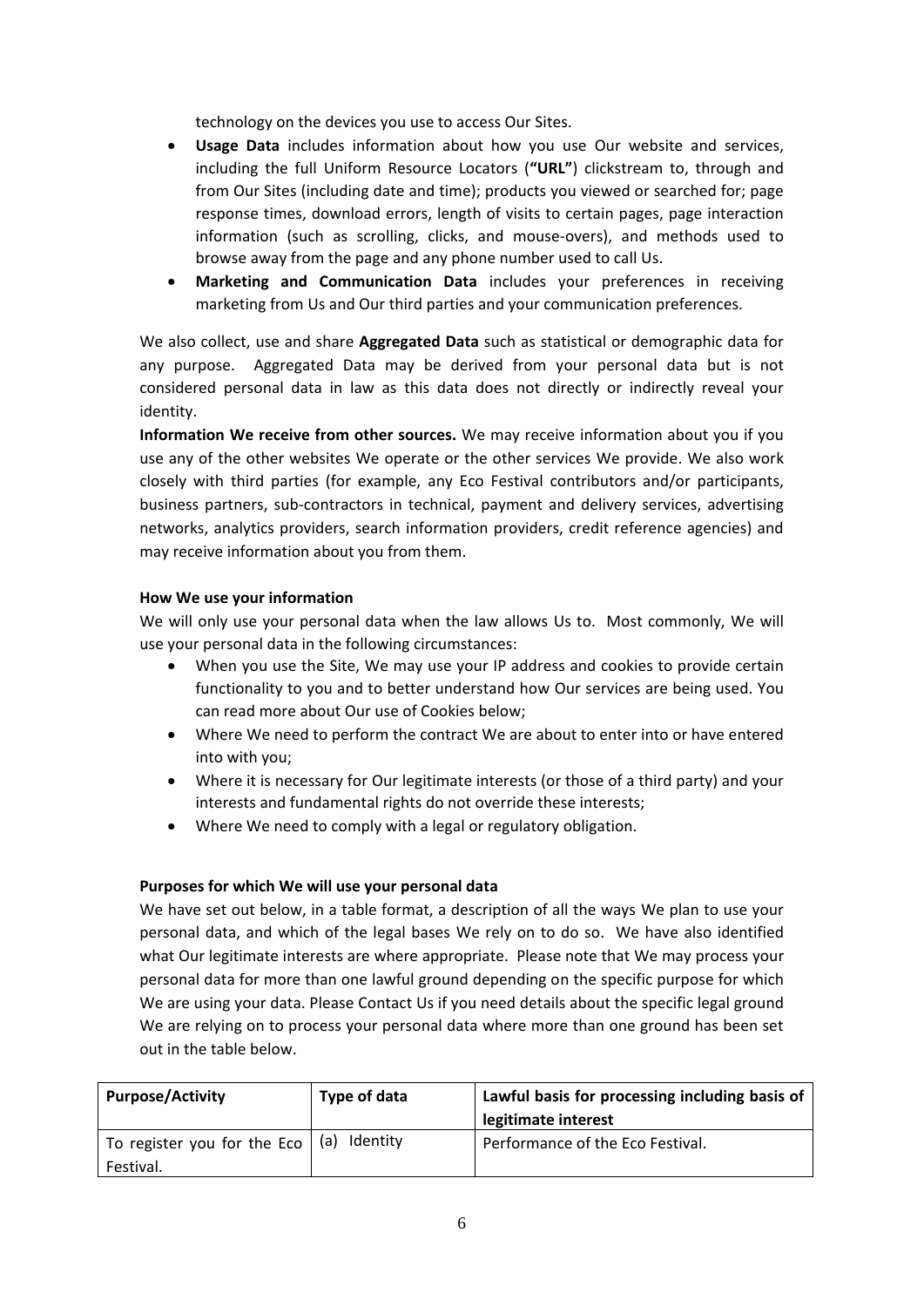|                                                                                                                                                                                                       | (b) Contact                                                                                 |                                                                                                                                                                                                                                                                                                                           |
|-------------------------------------------------------------------------------------------------------------------------------------------------------------------------------------------------------|---------------------------------------------------------------------------------------------|---------------------------------------------------------------------------------------------------------------------------------------------------------------------------------------------------------------------------------------------------------------------------------------------------------------------------|
| To process and deliver any<br>additional information you<br>may request from Us.                                                                                                                      | (a) Identity<br>(b) Contact<br>Transaction<br>(c)<br>(d) Marketing<br>and<br>Communications | (a) Performance of the Eco Festival<br>(b) Necessary for our legitimate interests (to<br>recover debts due to us).                                                                                                                                                                                                        |
| To manage Our relationship<br>with you.                                                                                                                                                               | (a) Identity<br>(b) Contract                                                                | (a) Performance of the Eco Festival<br>(b) Necessary to<br>comply<br>with<br>legal<br>a<br>obligation<br>(c) Necessary for Our legitimate interests (to<br>keep Our records update).                                                                                                                                      |
| To administer and protect<br>Our business and Our Site<br>(including troubleshooting,<br>data<br>analysis,<br>testing,<br>maintenance,<br>system<br>support,<br>reporting<br>and<br>hosting of data). | (a) Identity<br>(b) Contact<br>Technical<br>(c)                                             | (a) Necessary for our legitimate interests (for<br>running<br>business, provision<br>our<br>0f<br>administration and IT services, network<br>security, to prevent fraud and in the<br>context of a business reorganisation or<br>group restricting exercise)<br>(b) Necessary to comply with<br>legal<br>a<br>obligation. |
| To use data analytics to<br>improve our Sites, services,<br>and user experiences.                                                                                                                     | (a) Technical<br>(b) Usage                                                                  | Necessary for our legitimate interests (to<br>define types of people who are using our<br>services, to keep our Sites updated.                                                                                                                                                                                            |

## **Disclosure of your information**

We may share your personal data with any member of the Eco Festival Collaborators.

We may share your information with selected third parties including:

- 1. Those businesses and/or individuals that participate in and/or contribute to the Eco Festival for the performance of the Eco Festival.
- 2. Analytics and search engine providers that assist Us in the improvement and optimisation of Our site.

We may disclose your personal data to third parties:

- 1. In the event that You request additional information about certain activities and information provided on Our Site, We may disclose your personal data to the organisers of such activities.
- 2. If We are under a duty to disclose or share your personal data in order to comply with any legal obligation, or in order to enforce or apply Our terms of use and other agreements; or to protect the rights, property, or safety of the users of the Eco Festival, or others. This includes exchanging information with other companies and organisations for the purposes of fraud protection.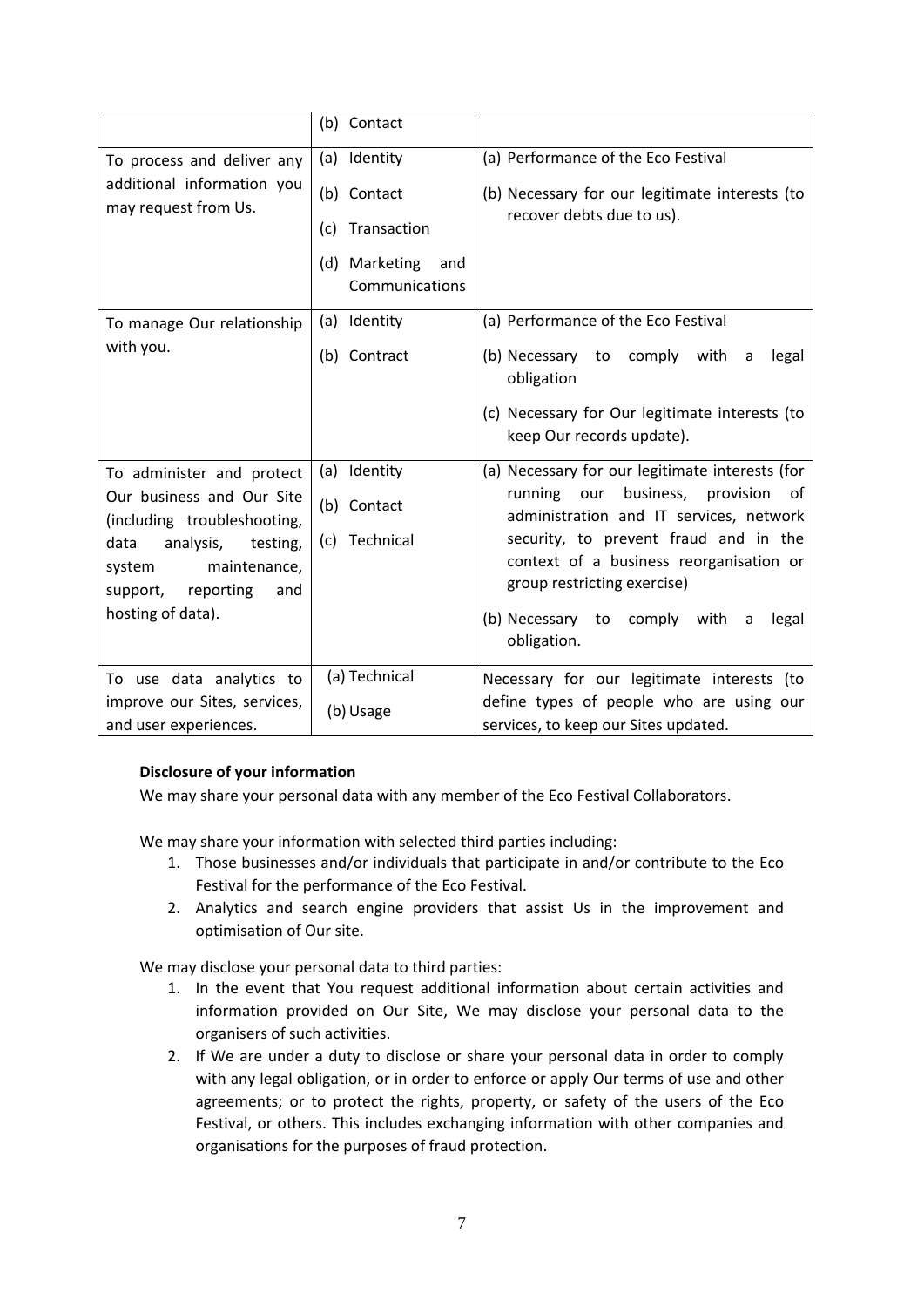#### **Where We store your personal data**

The data that We collect from you may be transferred to, and stored at, a destination outside the European Economic Area (**"EEA"**). It may also be processed by staff operating outside the EEA who work for Us or for one of Our suppliers. Such staff maybe engaged in any services We provide for you or seek as a result of providing services to you. By submitting your personal data, you agree to this transfer, storing or processing. We will take all steps reasonably necessary to ensure that your data is treated securely and in accordance with this Policy.

#### **Data Security**

We have appropriate security measures to prevent your personal data from being accidentally lost, used or accessed in an unauthorised way, altered or disclosed. Unfortunately, the transmission of information via the internet is not completely secure. Although We will do Our best to protect your personal data, We cannot guarantee the security of your data transmitted to Our Sites; any transmission is at your own risk. Once We have received your information, We will use strict procedures and security features to try to prevent unauthorised access. We also have procedures in place to deal with any suspected personal data breach and We will notify you and any applicable regulator of a breach where We are legally required to do so.

In addition, We limit access to your personal data to those employees, agents, contractors and other third parties who have a business need to know. They will only process your personal data on Our instructions and they are subject to a duty of confidentiality.

#### **Third-Party Marketing**

We will get your express opt-in consent before We share your personal data with any company outside of the Eco Festival Collaborators for marketing purposes unless you have expressly requested additional information from any Eco Festival participant and/or contributor in which case we may pass on your personal information to such Eco Festival participant and/or contributor in order that they may contact you to provide you with the information you have requested.

#### **Opting out**

You have a right to ask Us not to process your personal data for marketing purposes. We will inform you (before collecting your data) if We intend to use your data for such purposes or if We intend to disclose your information to any third party for such purposes. You can exercise your right to prevent such processing by checking certain boxes on the forms We use to collect your data. You can ask Us or third parties to stop sending you marketing message at any time by following the opt-out links on any marketing message sent to you. Otherwise, please email us at [enquiries@bexleyecofest.co.uk](mailto:enquiries@bexleyecofest.co.uk)

Where you opt out of receiving these marketing messages, this will not apply to personal data provided to Us as a result of service experience for the Eco Festival or other transaction.

Our Site contains links to websites of the Eco Festival Collaborator's websites and Our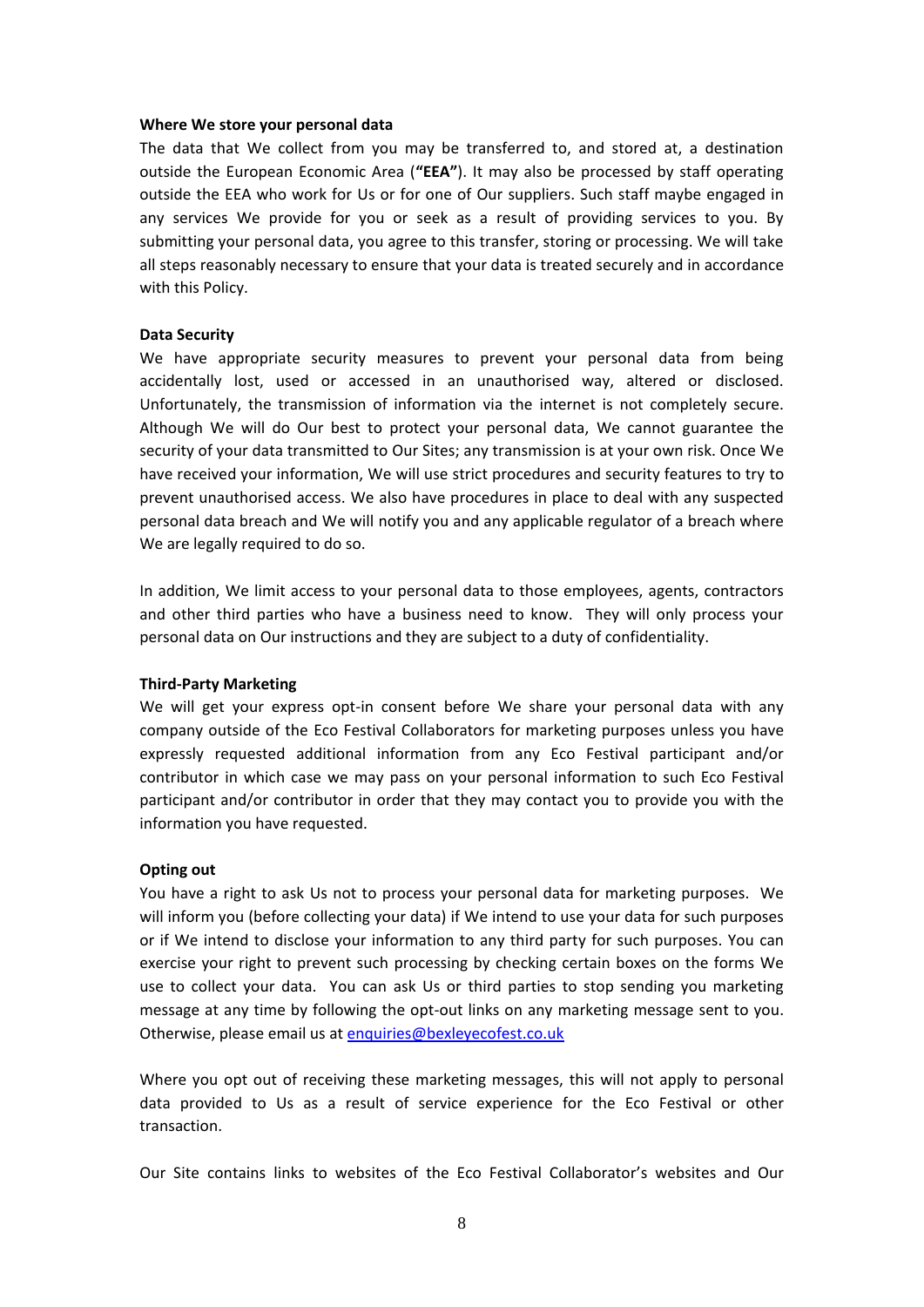affiliates. If you follow a link to any of these websites, please note that these websites have their own privacy policies and that We do not accept any responsibility or liability for these policies. Please check these policies before you submit any personal data on these websites.

### **Access to information**

The Act gives you the right to access information held about you. You will not have to pay a fee to access your personal data (or to exercise any of the other rights). However, We may charge a reasonable fee if your request is clearly unfounded, repetitive or excessive. Alternatively, We may refuse to comply with your request in these circumstances. If you wish to exercise your rights of access granted by the Act, please Contact Us by emailing at [enquiries@bexleyecofest.co.uk](mailto:enquiries@bexleyecofest.co.uk)

We may need to request specific information from you to help Us confirm your identity and ensure your right to access your personal data (or to exercise any of your other rights). This is a security measure to ensure that personal data is not disclosed to any person who has no right to receive it. We may also contact you to ask you for further information in relation to your request to speed up Our response.

We try to respond to all legitimate requests within one month. Occasionally it may take Us longer if your request is particularly complex or you have made a number of requests. In this case, We will notify you and keep you updated.

## **Data Retention**

We will only retain your personal data for as long as necessary to fulfil the purposes We collected it for, including the purposes of satisfying any legal, accounting or reporting requirements.

To determine the appropriate retention period for personal data, We consider the amount, sensitivity of the personal data, the potential risk of harm from unauthorised use or disclosure of your personal data, the purposes for which We process your personal data and whether We can achieve these purposes through other means, and the applicable legal requirements. Details of retention periods for different aspects of your personal data are available in Our retention policy which you can request from Us by emailing us at [enquiries@bexleyecofest.co.uk](mailto:enquiries@bexleyecofest.co.uk)

## **Our use of Cookies**

Cookies are small text files that are placed on your computer by websites that you visit. They are widely used to make websites work, or work more efficiently, as well as to provide information to the owners of the website. We don't use cookies to personally identify you; Our aim in using them is to be able to make the Sites better for you.

The below explains the cookies We use and what each is for.

- **Statistic cookies** are used to help Us understand how visitors interact with Our Site
- **Other/unclassified cookie** the unclassified cookies is used for the purposes of the cookie consent pop-up